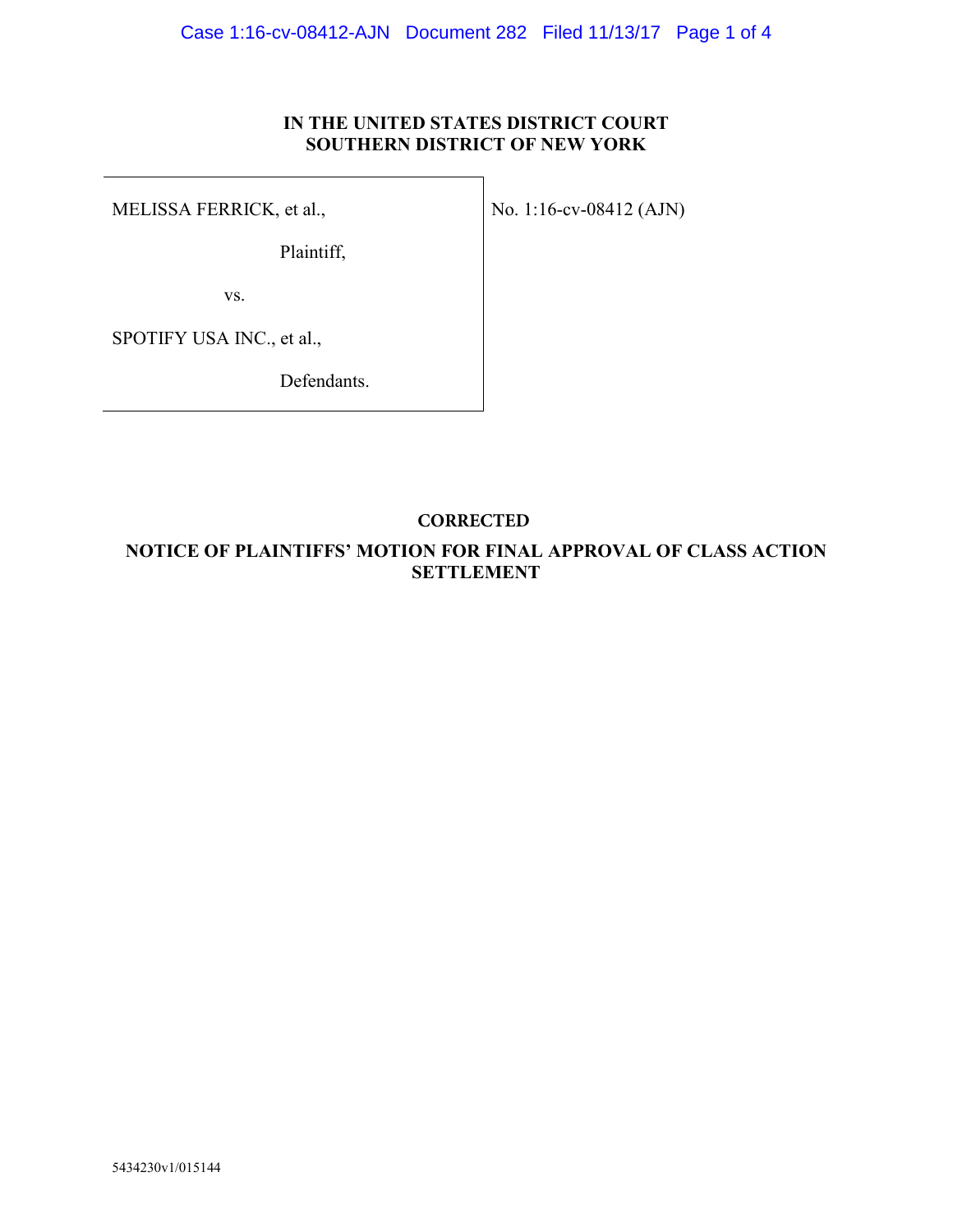#### Case 1:16-cv-08412-AJN Document 282 Filed 11/13/17 Page 2 of 4

Please take notice that Plaintiffs Melissa Ferrick, individually and doing business as Nine Two One Music and Right on Records/Publishing; Jaco Pastorius, Inc.; and Gerencia 360 Publishing, Inc., in Civil Action No. 1:16-cv-08412 (AJN) ("Class Plaintiffs") for themselves and on behalf of class counsel, move this Court before the Honorable Alison J. Nathan, United States District Judge, at the United States District Court for the Southern District of New York, 40 Foley Square, New York, NY 10007, for an order in support of Plaintiffs' Motion for Final Approval of Class Action Settlement.

In support of the motion, Class Plaintiffs will rely upon the accompanying memorandum of law, the declarations attached thereto, and other written or oral argument as may be requested or permitted by the Court.

Dated: November 10, 2017 Respectfully submitted,

By: */s/ Steven G. Sklaver* Steven G. Sklaver

Steven G. Sklaver (pro hac vice) Kalpana Srinivasan (pro hac vice) Krysta Kauble Pachman (pro hac vice) SUSMAN GODFREY L.L.P. 1901 Avenue of the Stars Los Angeles, California 90067-6029 Telephone: 310-789-3100 Facsimile: 310-789-3150 ssklaver@susmangodfrey.com  $ksrinivasan@susmangodfrey.com$ kpachman@susmangodfrey.com

Stephen E. Morrissey (pro hac vice) SUSMAN GODFREY LLP 1201 Third Avenue, Suite 3800 Seattle, WA 98101 Telephone: (206) 516-3880 Facsimile: (206) 516-3883 smorrissey@susmangodfrey.com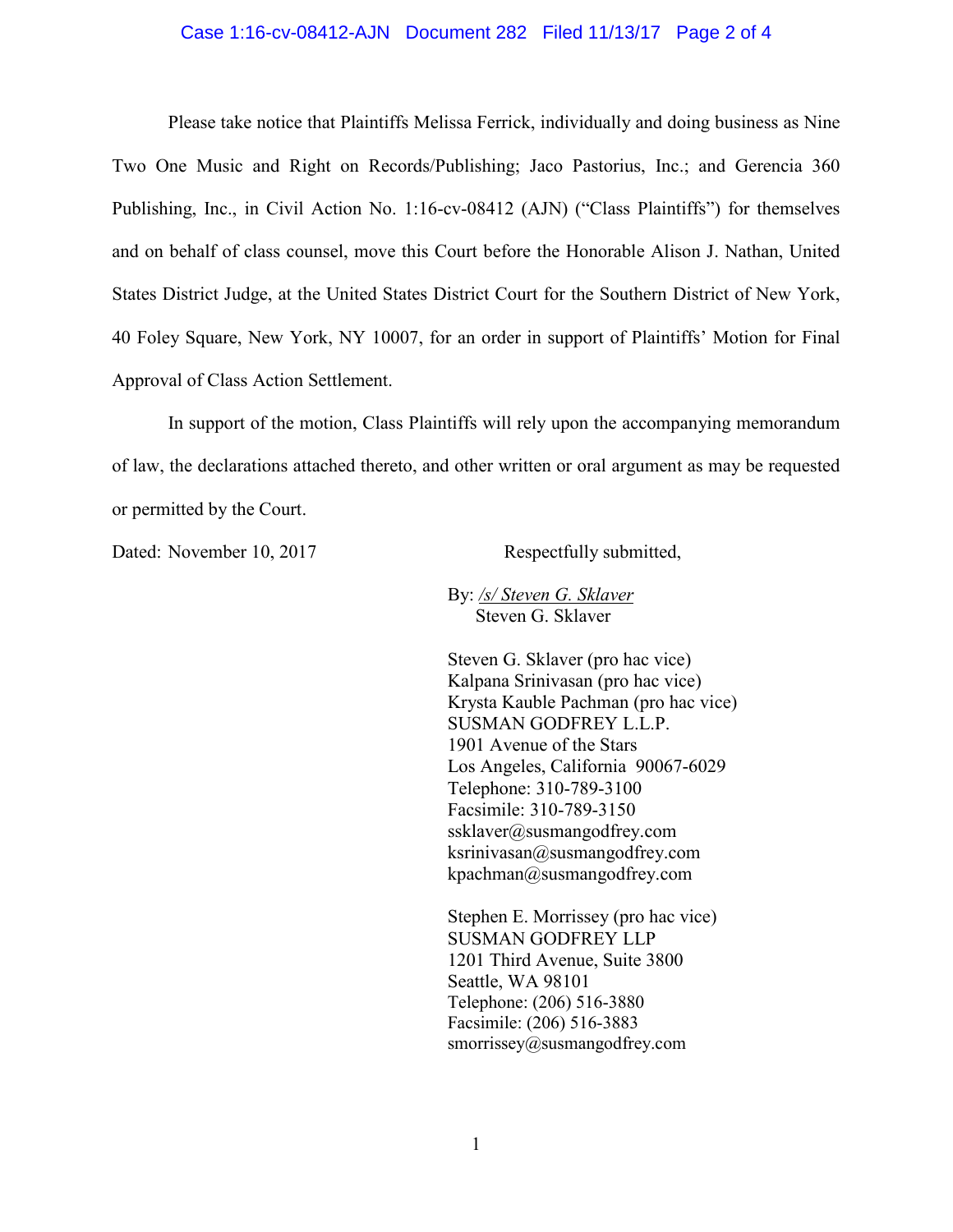Jacob Buchdahl (JB1902) Geng Chen (GC2733) SUSMAN GODFREY L.L.P. 1301 Avenue of the Americas, 32<sup>nd</sup> Fl. New York, New York 10019 Telephone: 212-336-8330 Facsimile: 212-336-8340 jbuchdahl@susmangodfrey.com gchen@susmangodfrey.com

Henry Gradstein (pro hac vice) Maryann R. Marzano (pro hac vice) GRADSTEIN & MARZANO, P.C. 6310 San Vicente Boulevard, Ste 510 Los Angeles, California 90048 Telephone: 323-776-3100 hgradstein@gradstein.com mmarzano@gradstein.com

*Interim Co-Lead Class Counsel*